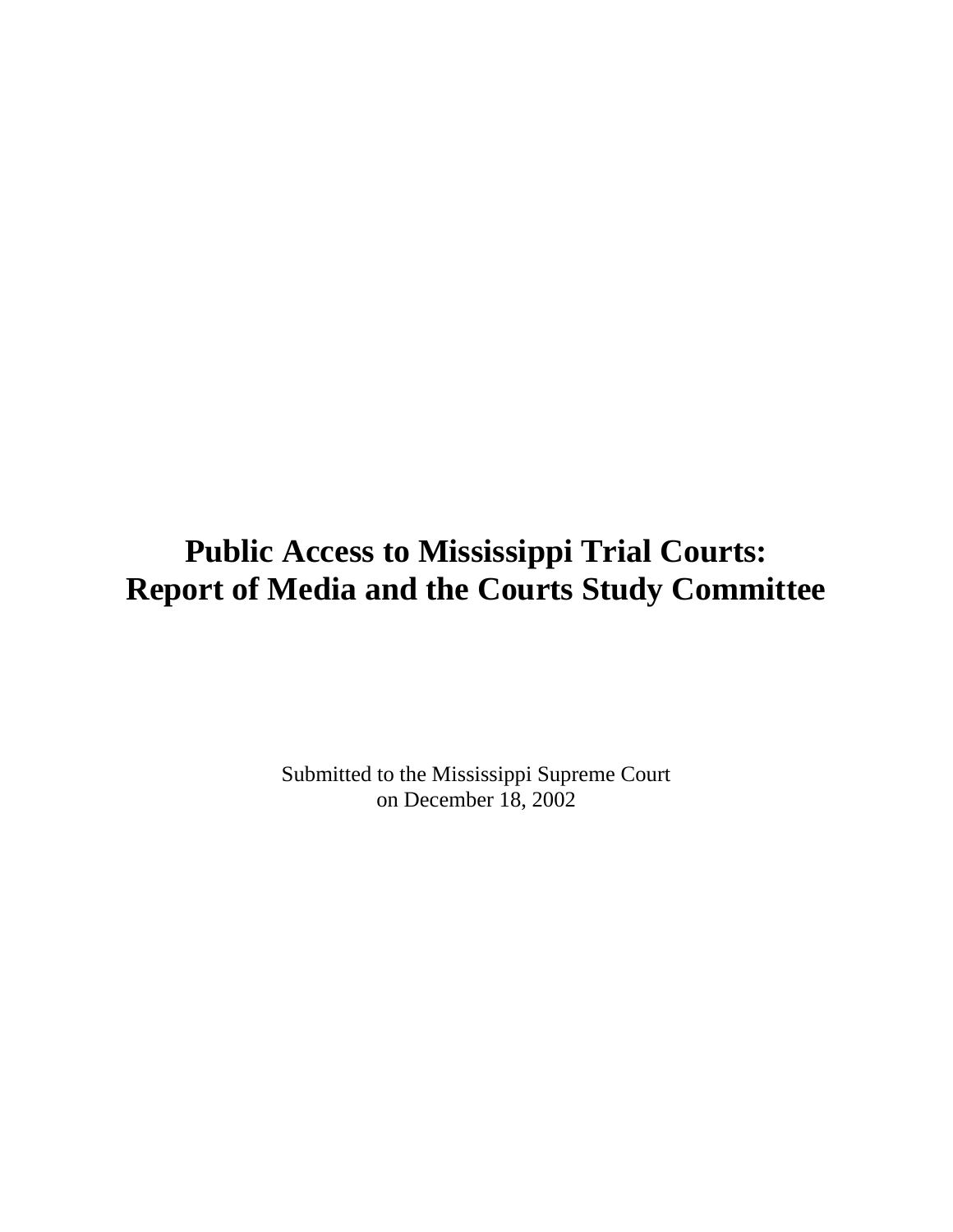## **Index**

| Introduction                                             |                | 3              |
|----------------------------------------------------------|----------------|----------------|
| Study committee membership                               |                | 3              |
| Fact finding                                             |                | 3              |
| Recommendations                                          | $\overline{4}$ |                |
| Other issues encountered by the committee                |                | 5              |
| Mutual understanding and trust                           |                | 5              |
| Public access to court files and proceedings             |                | 6              |
| Electronic access to court records                       |                | $\overline{7}$ |
| Subpoenas to the news media                              |                | $\overline{7}$ |
| Public commentary regarding camera coverage              |                | 8              |
| Judicial discretion                                      |                | 9              |
| Favoring camera coverage                                 |                | 9              |
| Opposition and discussion                                |                | 10             |
| <b>Off limits</b>                                        |                | 12             |
| First Amendment free press v. Sixth Amendment fair trial |                | 13             |
| Public access v. privacy interests                       |                | 13             |
| Space and logistics limitations                          |                | 14             |
| Conclusion                                               |                | 15             |
| Appendix A                                               |                |                |
| Proposed guidelines for camera coverage                  |                | 16             |
| Appendix B                                               |                |                |
| Commentary of committee member Dick Rizzo                |                | 20             |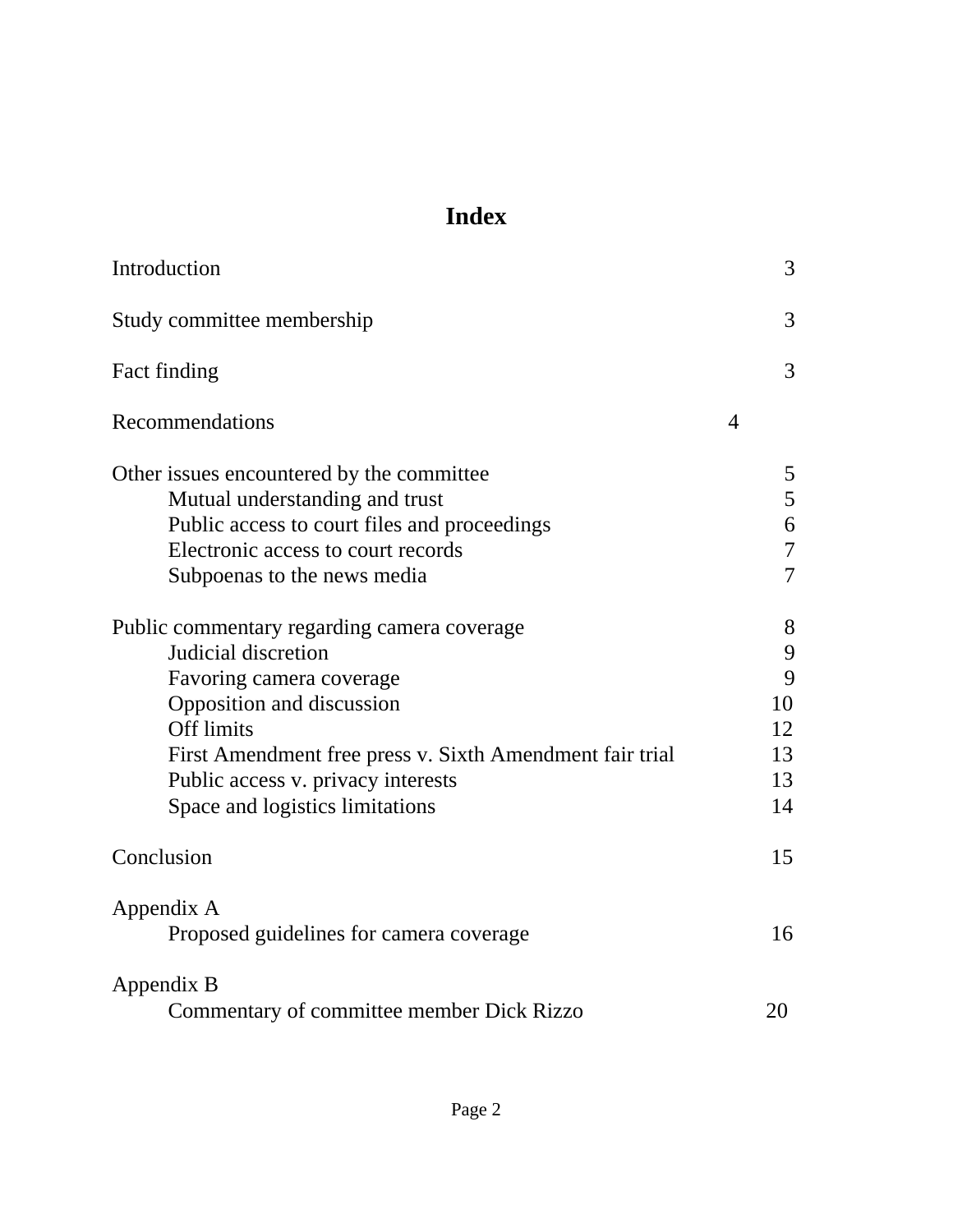### <span id="page-2-0"></span>**Introduction**

Mississippi Supreme Court Chief Justice Edwin L. Pittman created the Media and the Courts Study Committee in November 2001 to study the possibility of allowing cameras in state trial courts. Chief Justice Pittman named Justice James E. Graves Jr. as chairman of the committee.

Justice Graves broadened the scope of the study to include other issues in an effort to improve the relationship between the media and the judiciary. The committee determined that its three primary goals were to:

- 1. Study ways to enhance the relationship between the media and the courts;
- 2. Educate the public and improve the people's confidence in the justice system; and
- 3. Suggest ways for judges to interact with the media..

### **Study committee membership**

Makeup of the committee initially included two representatives each designated by the Conference of Chancery Judges and the Conference of Circuit Judges and one representative each from the Conference of County Court Judges, the Justice Court Judges Association and the Municipal Judges Association.

Judicial members include Circuit Judges Tomie T. Green of Jackson and Billy Joe Landrum of Laurel, Chancery Judges Margaret Alfonso of Gulfport and Norman L. Gillespie of Oxford, Madison County Judge William Agin, Terry and Utica Municipal Judge Lee Agnew Jr., and Bolivar County Justice Court Judge James Strait.

During the first public meeting of the panel, a television news director and the Associated Press' Jackson bureau chief questioned the absence of journalists on the committee. Justice Graves stated that while some judges were reluctant to have journalists on the committee, he was open to the idea. He suggested that professional organizations recommend persons to serve. Subsequently, the Board of Directors of the Mississippi Associated Press Broadcasters Association voted unanimously to recommend Dick Rizzo, director of news and public affairs for Mississippi ETV and Public Radio in Mississippi, and Dennis Smith, vice president and news director of WLBT-TV in Jackson. Graves added them to the committee.

### **Fact finding**

The committee, after an initial introductory meeting to discuss its mission, conducted a series of fact-finding public hearings. Meetings were conducted in Jackson on April 8, 2002, in Tupelo on July 25, 2002, in Gulfport on Aug. 30, 2002, in Greenville on Sept. 30, 2002, and in Meridian on Oct. 11, 2002. The committee then met four times as a group to discuss the commentary from the public hearings, review the rules regarding cameras in other states and draft a set of recommendations. The concerns aired by participants in those hearings and by members of the committee will be more fully discussed later.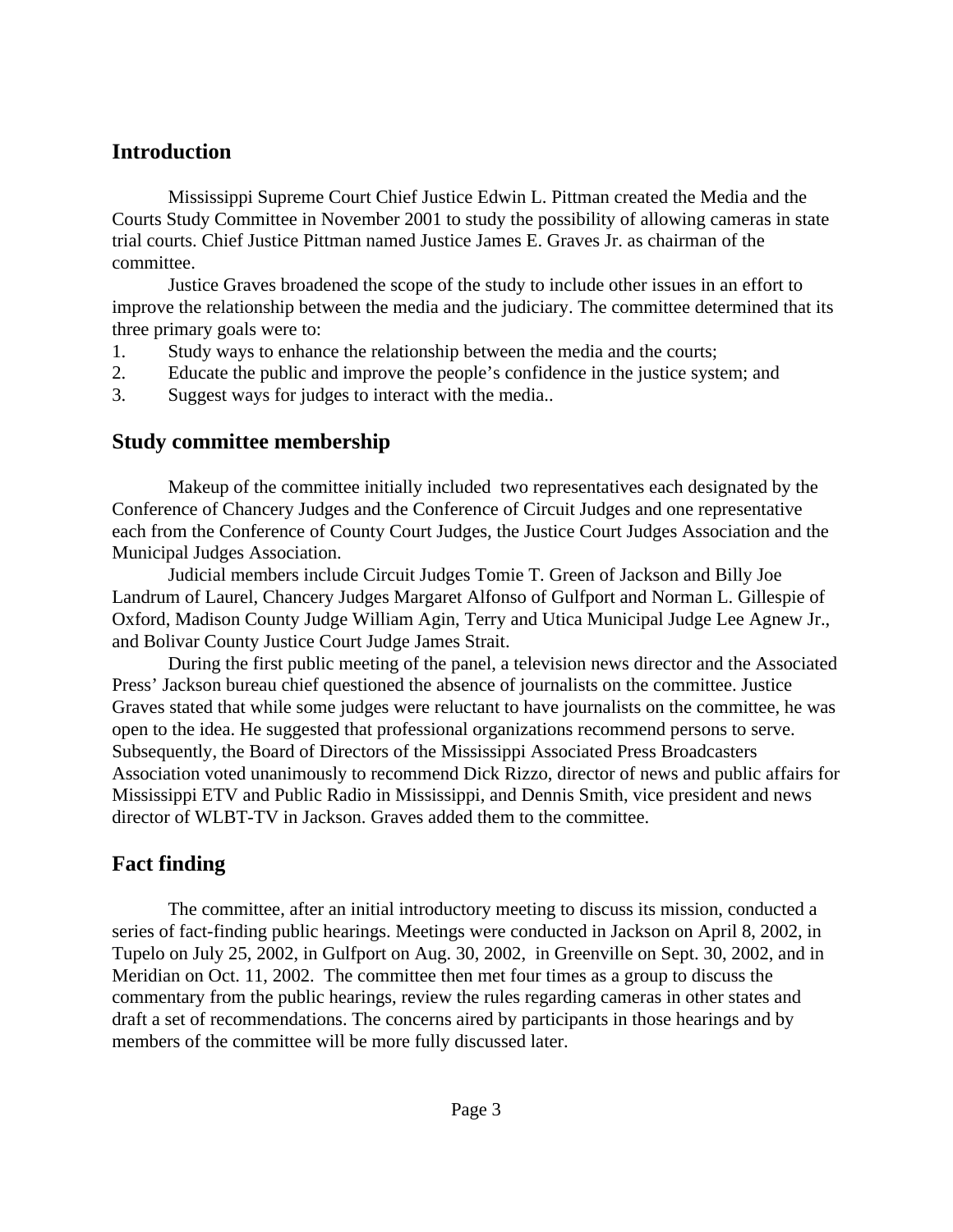### <span id="page-3-0"></span>**Recommendations**

- 1. The study committee recommends that the Mississippi Supreme Court adopt rules to permit broadcast and still camera coverage of proceedings in the trial courts. The committee's proposed guidelines are attached as Appendix A to this report.
- 2. The study committee recommends that it remain a viable and active committee in order to assist in the review and consideration of the proposed guidelines and other matters discussed herein.
- 3. As an alternative to statewide implementation of cameras in the courtroom, the committee recommends that the Supreme Court conduct a pilot project to allow camera access in selected venues.
- 4. The committee discussed the possibility of a cooperative venture between media and the judiciary to educate journalists and the public. Suggestions included:
	- a. Producing a short training video that explains the rudiments of Mississippi courtroom procedure.
	- b. Publishing a media guide to court coverage. Media guides have been published in the past by the American Bar Association, the Mississippi Bar and organizations of media professionals. The Mississippi Bar and the court public information office have discussed the possibility of creating a new or updated media guide. The Mississippi Bar has grant money available to fund this effort.
	- c. Organizing speakers or panel discussions to educate the news media about court procedures. Judges and journalists suggested that judicial conferences and meetings of journalistic organizations present opportunities for discussion and education.
	- d. Arranging education by journalists for judges on media ethics, deadlines and news gathering.
	- e. Organizing occasional meetings of judges and journalists, perhaps over lunch or in some other social setting, to discuss issues outside the context of specific cases.

The study committee recognizes the need to better educate and inform the public about proceedings in the court system, which is the least understood of the three branches of government. Improving the public's understanding of the court system and the matters decided therein is expected to improve public trust in the judicial system.

The American Bar Association in 1998 sponsored a nationwide public opinion poll to assess the public's understanding of the justice system and gauge public attitudes. The ABA study, published as *Perceptions of the U.S. Justice System*, stated that, when asked from whom they wanted to learn about the justice system, 75 percent of the respondents stated that they wanted to learn from judges.

Making court proceedings accessible to broadcast and still camera coverage will make news of court matters more accessible to the public. The public relies heavily upon broadcast media for news. Most other states permit broadcast coverage of some sort. However, under the current rules of court in Mississippi, broadcast journalists cannot use the tools of their trade, cameras and audio recording equipment, in courtrooms.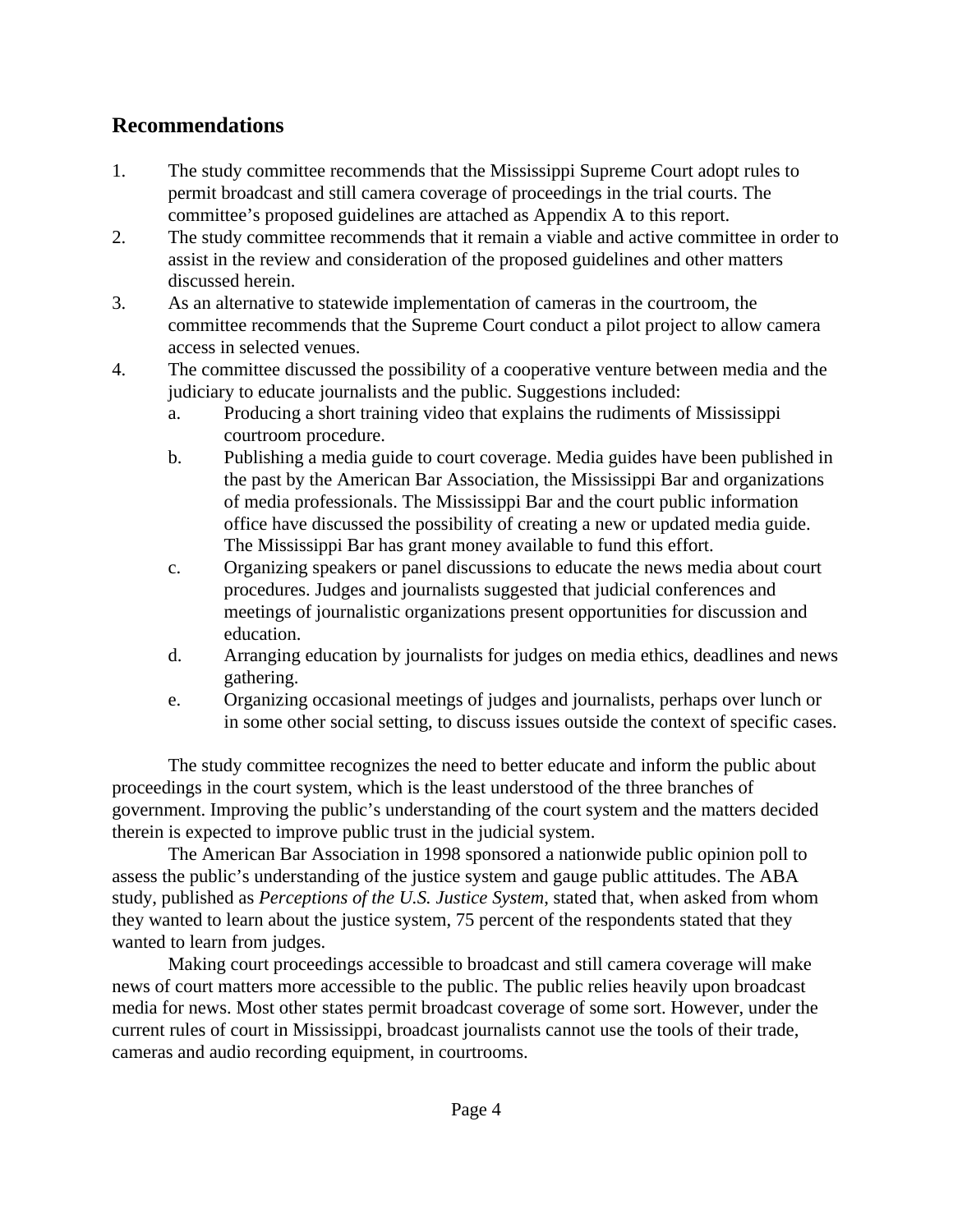<span id="page-4-0"></span>The study committee recognizes a need for restrictions which will preserve courtroom decorum and preserve the rights of litigants to fair and impartial consideration of matters pending resolution by the courts. The limitations proposed by the study committee are intended to be the least restrictive possible to protect the rights of the litigants, while at the same time preserving the spirit of openness.

The study committee arrived at these recommendations after much discussion. The committee was not unanimous. Rather, the committee reflected a diversity of viewpoints. The proposed guidelines for implementation represent a compromise that would permit camera coverage with restrictions that preserve the decorum of the courtroom and preserve the rights of the litigants to fair and impartial consideration of matters in litigation.

Commentary of committee member Dick Rizzo is attached as Appendix B. Mr. Rizzo wishes to express his concerns about proposed Guideline F, Family and Juvenile Matters.

### **Other issues encountered by the committee**

While cameras in the trial courts dominated discussions during the public hearings conducted by the committee, people who appeared before the committee raised other concerns related to court access and the relationship of the media and the courts. Some of those included:

#### **Mutual understanding and trust**

Participants in the public hearings recognize the need for efforts to educate and build mutual trust. Part of what divides the media and the courts is each entity's lack of understanding of how the other operates.

 Journalists' lack of understanding of court proceedings was a recurring complaint among judges who attended the public meetings. One broadcast journalist called it a "woeful lack of understanding on the part of the media." Other journalists acknowledged that they need a better understanding of court proceedings, and that the public would benefit from their having a better understanding.

Some participants in the hearings said journalists are intimidated by the technical nature of the proceedings, and that journalists don't make enough of an effort to educate themselves.

Judges expressed reluctance to grant interviews. Some said they had negative experiences in the past.

Journalists said it's hard to get it right when one of the most authoritative sources, the judges, won't talk.

Some judges said they found it helpful to the accuracy of news accounts to be able to answer reporters' technical questions about proceedings. Some have a practice of granting offthe-record interviews, while others are willing to be quoted.

While the Code of Judicial Conduct prohibits judges from talking about matters pending before their courts, the code specifically says judges may explain the procedures. Canon 3B(9) of the Mississippi Code of Judicial Conduct says:

A judge shall not, while a proceeding is pending or impending in any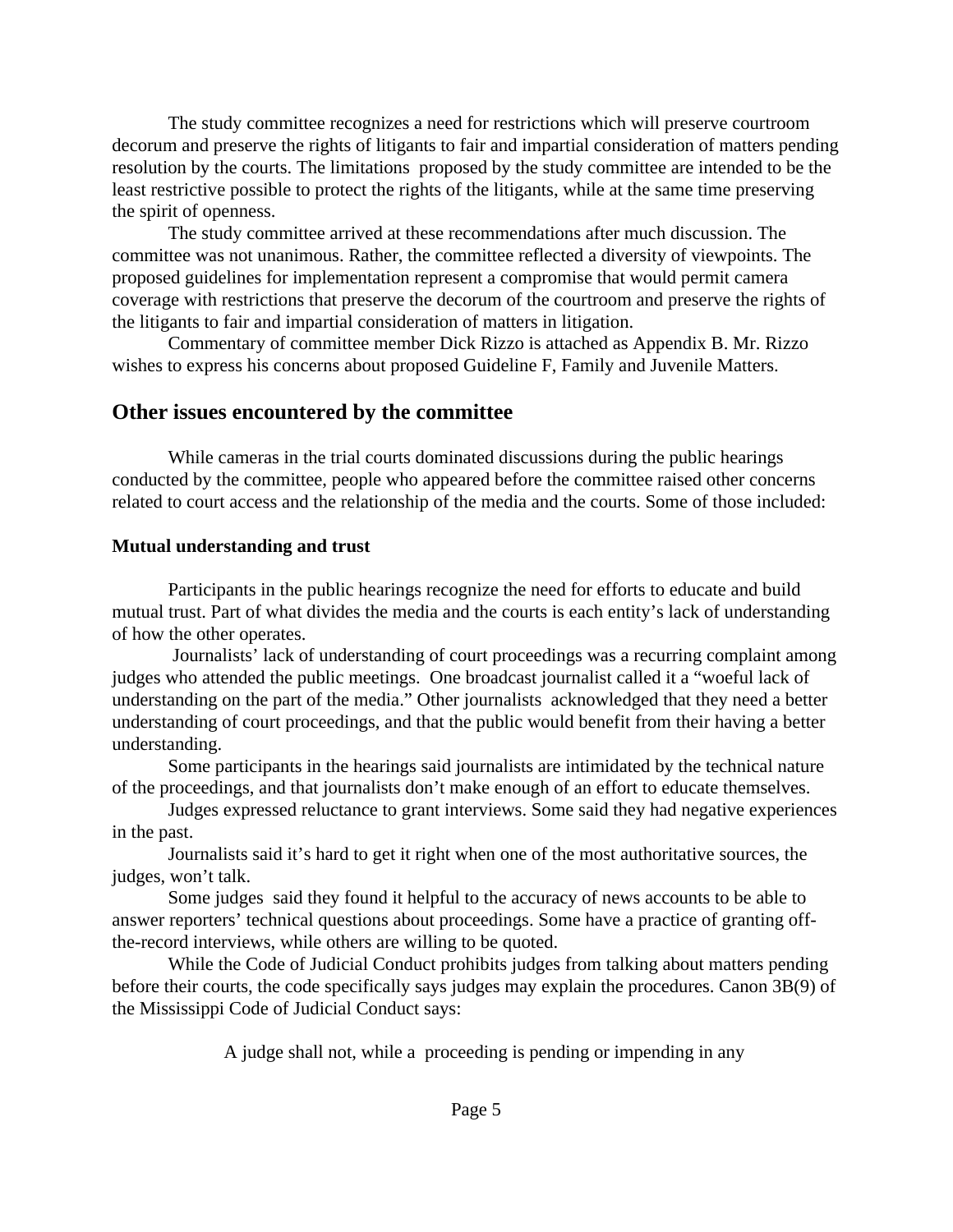<span id="page-5-0"></span>court, make any public comment that might reasonably be expected to affect its outcome or impair its fairness or make any nonpublic comment that might substantially interfere with a fair trial or hearing. The judge shall require similar abstention on the part of court personnel subject to the judge's direction and control. **This Section does not prohibit judges from making public statements in the course of their official duties or from explaining for public information the procedures of the court**...(emphasis added).

#### **Public access to court files and proceedings**

News reporters in several of the meetings said they encountered problems in getting access to court files. Reporters stated that some employees of clerks' offices were not cooperative in providing public files.

A newspaper editor stated that some files were sealed without proper authority. Other news reporters stated that court clerks did not want to allow them to look at public files.

Reporters said they encountered problems getting access to some court proceedings. Hearings were sometimes conducted inside jails, and reporters were not permitted to attend.

A newspaper editor stated that some judges who closed proceedings did not follow the procedure set out by the Supreme Court. The editor asked if the notice requirement before closing a court proceeding could be modified so that a notice would be posted outside the courtroom. The editor noted that sometimes news staff were unaware that a motion to close a proceeding was pending.

The Mississippi Supreme Court in the case of *Gannett River States Publishing Co. v. Hand*, 571 So. 2d 941 (Miss. 1990), established the requirements for closing a court file or a proceeding. Requirements include giving 24 hours' notice and allowing the media an opportunity to be heard and object to closure of files or proceedings. The notice requirement says notice shall be given by the docketing a closure motion in the office of the court clerk.<sup>1</sup>

A hearing must be held in which the press is allowed to intervene on behalf of the public and present argument, if any, against closure. The movant

<sup>&</sup>lt;sup>1</sup> The Mississippi Supreme Court in *Hand* said:

<sup>....</sup>Beginning with the principle that the press and public are entitled to notice and a hearing before a closure order is entered, we hold that any submission in a trial court for closure, either by a party or on the court's own motion, and be it a letter, written motion, or oral motion either in chambers or open court, must be docketed, as notice to the press and public, in the court clerk's office for at least 24 hours before any hearing on such submission, with the usual notice to all parties. This requirement should not be taken to mean that a greater notice period may not be afforded where feasible. Preferably the submission should be a written motion if time and circumstances allow.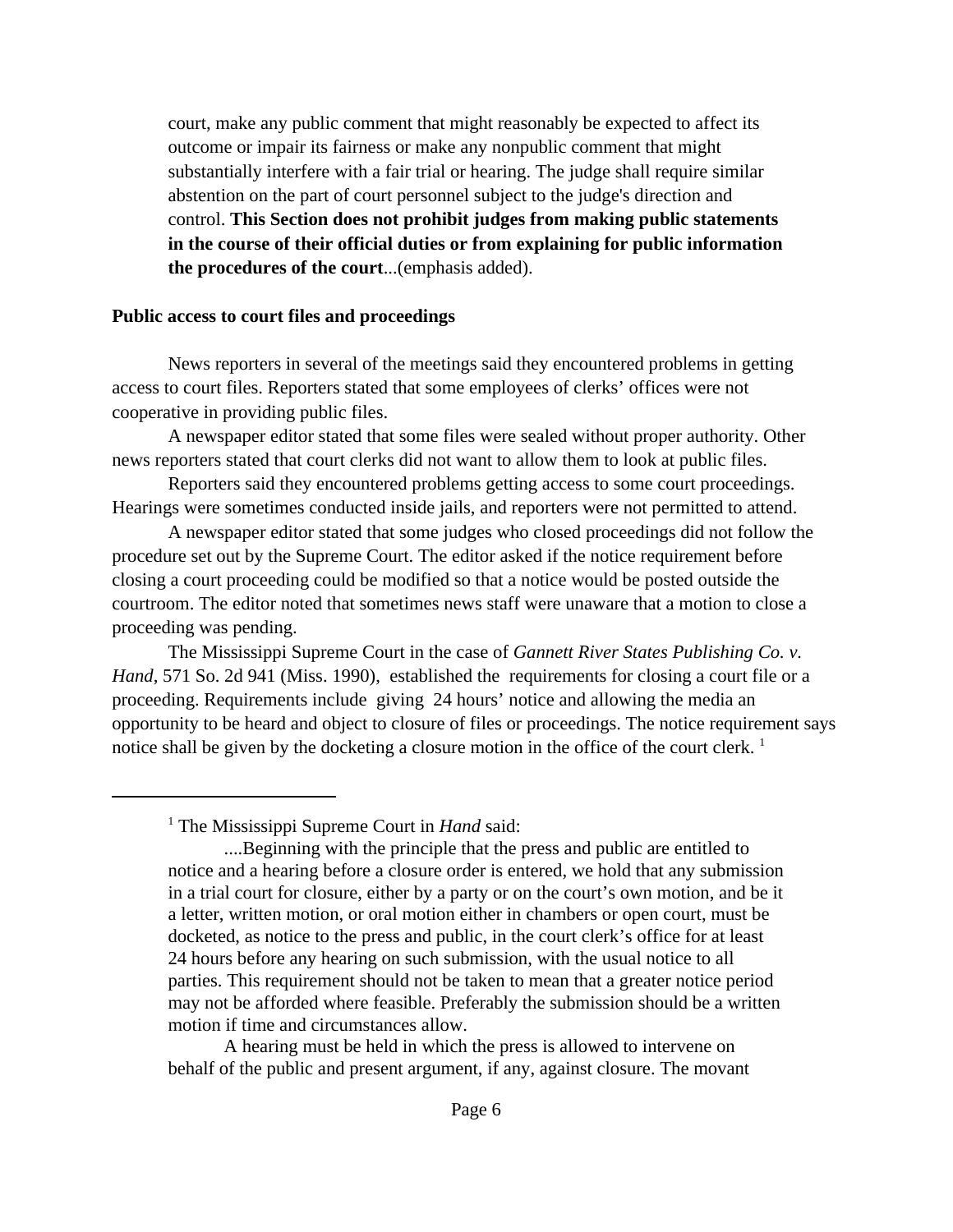#### <span id="page-6-0"></span>**Electronic access to court records**

Journalists inquired about the prospects of Internet access to trial court files.

Judges and lawyers worried about the implications of making sensitive information such as medical records and personal information such as Social Security numbers and addresses available to the world. While information in open court files is theoretically available to anyone willing to make a trip to the courthouse, few make the effort. The ready access of the Internet would change that.

Mississippi courts are not yet at the point of being able to provide instant access. Supreme Court and Court of Appeals dockets and decisions are available via the Internet. The appeals courts have not yet implemented electronic filing. Mississippi trial courts have limited use of electronic filing.

The public access vs. privacy debate has been underway for several years nationwide. Mississippi's courts system has not yet devised policies and recommendations.

#### **Subpoenas to the news media**

A newspaper editor reported what he believed was abuse of subpoena power against news personnel by a party in litigation. The editor expressed the opinion that the party which subpoenaed the reporters could have accomplished the same purpose by introducing into evidence a copy of the news articles rather than attempting to put journalists on the witness stand. The editor said the practical effect was to hinder news gathering and force the media to expend money on legal fees in attempts to quash subpoenas.

The editor said, "It is intimidating and has a chilling effect" when news gatherers are

must be required to "advance an overriding interest that is likely to be prejudiced, the closure must be no broader than necessary to protect that interest, the trial court must consider reasonable alternatives to closing the proceedings, and it must make findings adequate to support the closure." *Waller v. Georgia*, 467 U.S. 39, 48, 104 S.Ct. 2210, 2216, 81 L.Ed.2d 31, 39 (1984). In considering the less restrictive alternatives to closure, the court must articulate the alternatives considered and why they were rejected. Then the court must make written findings of fact and conclusions of law "specific enough that a reviewing court can determine whether the closure order was properly entered." *Press-Enterprise I*, 464 U.S. 501, 510, 104, S.Ct. 819, 824, 78 L.Ed.2d 629, 638 (1984). A transcript of the closure hearing should be made public and if a petition for extraordinary relief concerning a closure order is filed in this Court, it should be accompanied by the transcript, the court's findings of fact and conclusions of law, and the evidence adduced at the hearing upon which the judge bases the findings and conclusions. These requirements cannot be avoided by an agreement between the defendant and State that proceedings and files should be closed.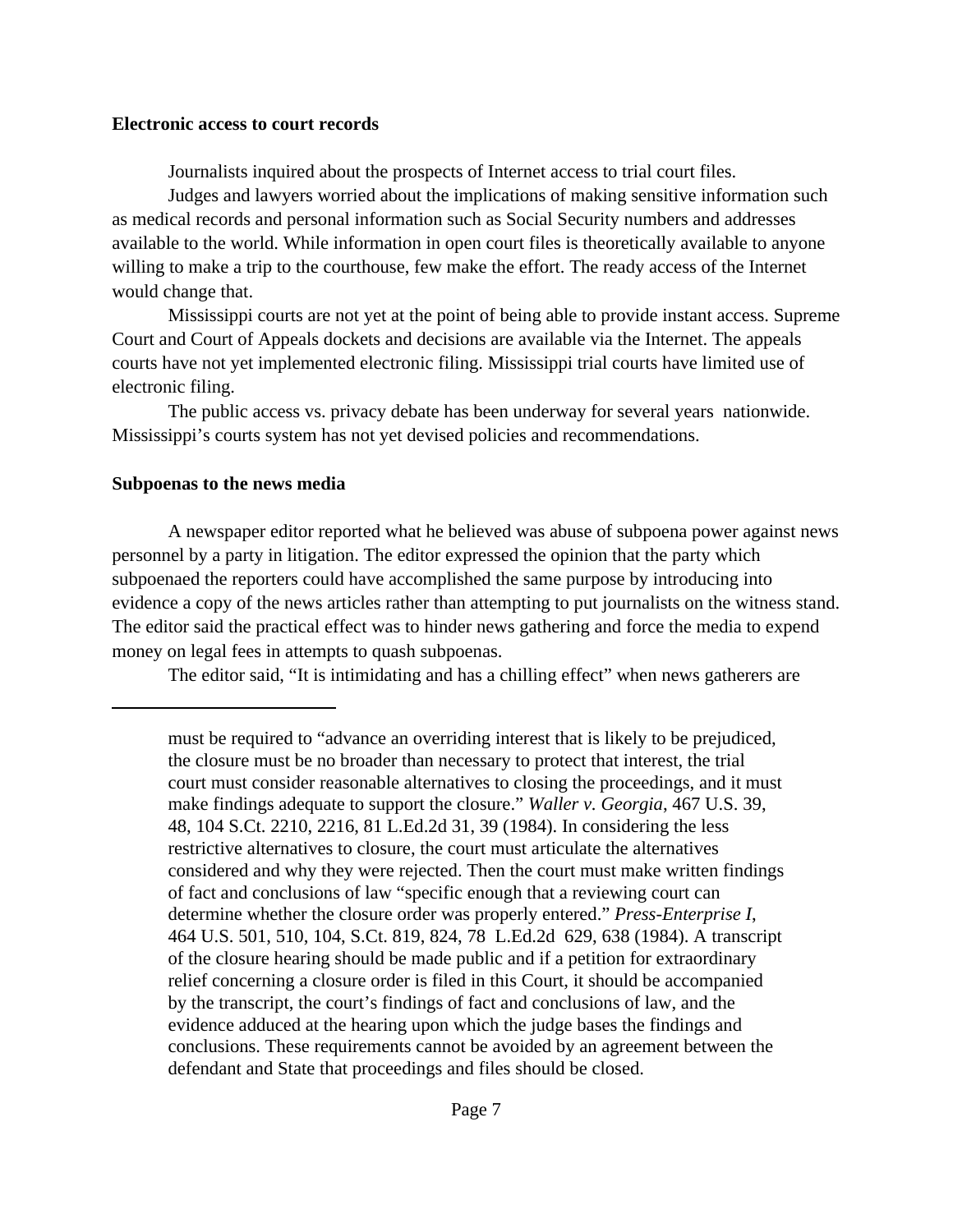<span id="page-7-0"></span>required to testify. "It turns us from observers to participants."

### **Public commentary regarding camera coverage**

As stated earlier, the study conducted five public hearings to assess attitudes of the judiciary, the news media and the public toward cameras in the courtroom, and to discern other concerns that affect the relationship of the media and the courts. The discussions focused primarily on cameras in the courts.

Two areas of discussion of the camera issue were:

- 1. Should camera coverage be permitted in Mississippi trial courts?
- 2. If camera coverage is to be permitted, what are the rules and the logistics? Camera coverage of trial court proceedings is now prohibited by Canon 3 B (12) of the

Mississippi Code of Judicial Conduct.<sup>2</sup> To allow camera coverage in the trial courts, the

Except as may be authorized by rule or order of the Supreme Court, a judge should prohibit broadcasting, televising, recording, or taking photographs in the courtroom and areas immediately adjacent thereto during sessions of court or recesses between sessions, except that a judge may authorize:

(a) the use of electronic or photographic means for the presentation of evidence, for the perpetuation of a record, or for other purposes of judicial administration;

(b) the broadcasting, televising, recording, or photographing of investitive, ceremonial, or naturalization proceedings;

(c) the photographic or electronic recording and reproduction of appropriate court proceedings under the following conditions:

(i) the means of recording will not distract participants or impair the dignity of the proceedings;

(ii) the parties have consented, and the consent to being depicted or recorded has been obtained from each witness appearing in the recording and reproduction;

(iii) the reproduction will not be exhibited until after the proceeding has been concluded and all direct appeals have been exhausted; and

(iv) the reproduction will be exhibited only for instructional purposes in educational institutions.

 $2^2$  The Mississippi Supreme Court revised the canons in 2001 so that the court itself could broadcast oral arguments of the Supreme Court and Court of Appeals via the Internet. Trial court camera coverage is prohibited under Canon 3 B (12), which reads: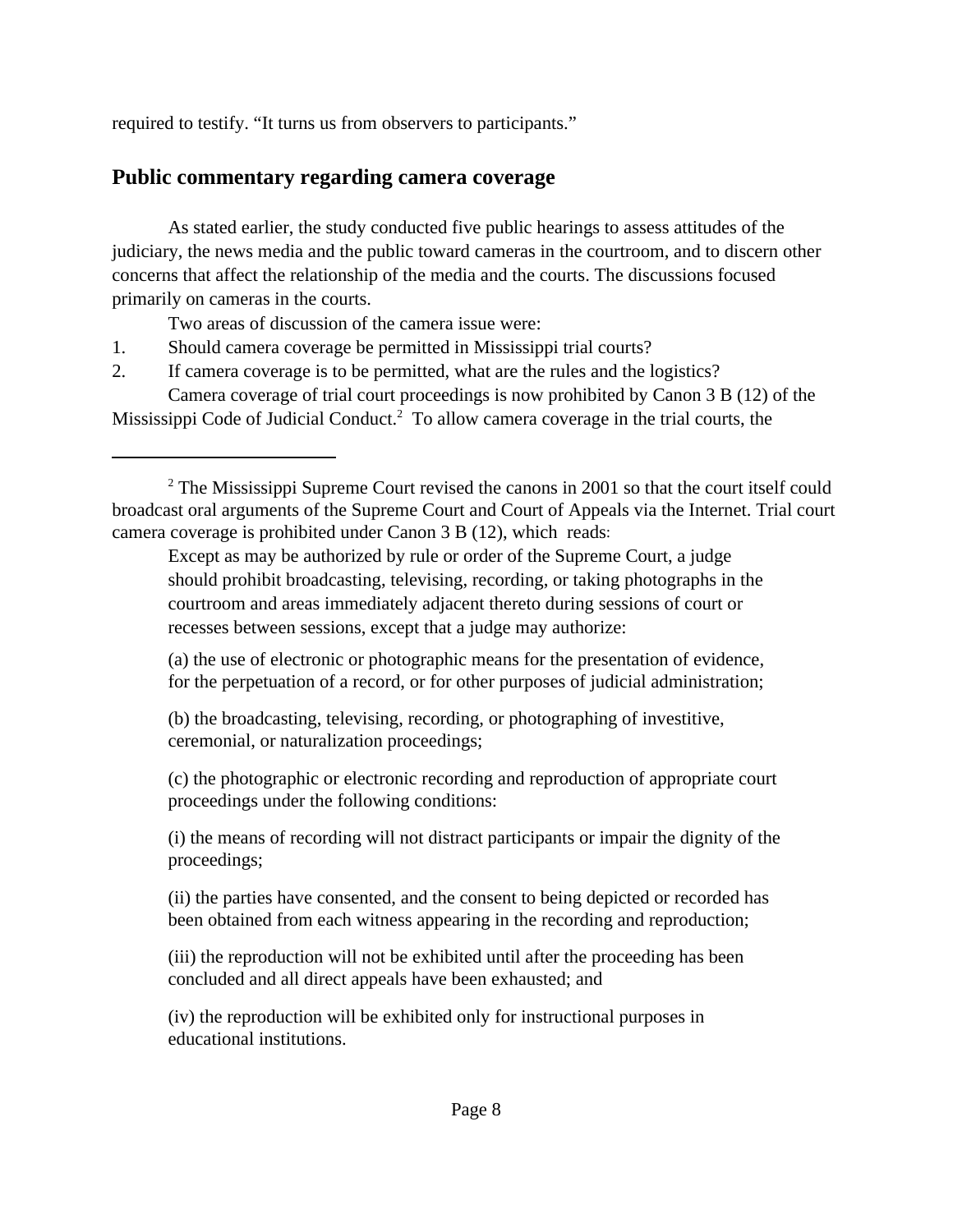<span id="page-8-0"></span>Supreme Court would have to revise Canon 3 B (12).

The committee discussed broadcast camera coverage, still camera photography, Internet access, audio tape recording and the use of laptop computers in the courtroom. Discussions focused primarily upon television broadcast access to the courts, although any rule change should address access by television as well as web publications, radio broadcasters and still photographers.

Responses from participants at the public hearings could be loosely grouped into three categories:

- 1. Those who favor camera coverage;
- 2. Those who vigorously oppose camera coverage;
- 3. Those who do not oppose camera coverage, but who foresee logistics obstacles.

#### **Judicial discretion**

A frequent comment from judges was that if a rule permitting cameras were adopted, they wished to have discretion. The types of discretion discussed ranged from staunch objectors who wanted to be able to ban cameras from their courtrooms, to judges who agreed that cameras could be permitted during some proceedings, but wanted authority to exclude them in some circumstances.

### **Pros and cons put forth in the public hearings**

### **Favoring camera coverage**

The court system is the least understood of the three branches of government. Proponents of allowing camera coverage stated that broadcast coverage would better educate the public to how the courts operate and what really happens. Giving the public a better understanding of how the judicial system works would promote public trust and confidence in the system.

Numerous judges and journalists complained that the public mistakenly believes entertainment programs such as *Judge Judy* are what court is really like. Proponents of camera access to courts stated that allowing camera access to court proceedings would give the public a better understanding of what actually occurs in Mississippi courts and dispel the stereotypes of Judge Judy and Judge Joe Brown that so many judges and journalists disdain.

In the interest of open government, camera coverage would promote public accountability by allowing more of the public to see and hear what happens in court. When the camera is rolling, everyone is encouraged to be better prepared, sit up straighter and do their best.

Camera access proponents said the change would be expected to improve the quality of broadcast reporting by allowing the public to see and hear parts of the actual proceedings. This would essentially bring the courtroom into people's homes via television, which is the leading source of news to the public.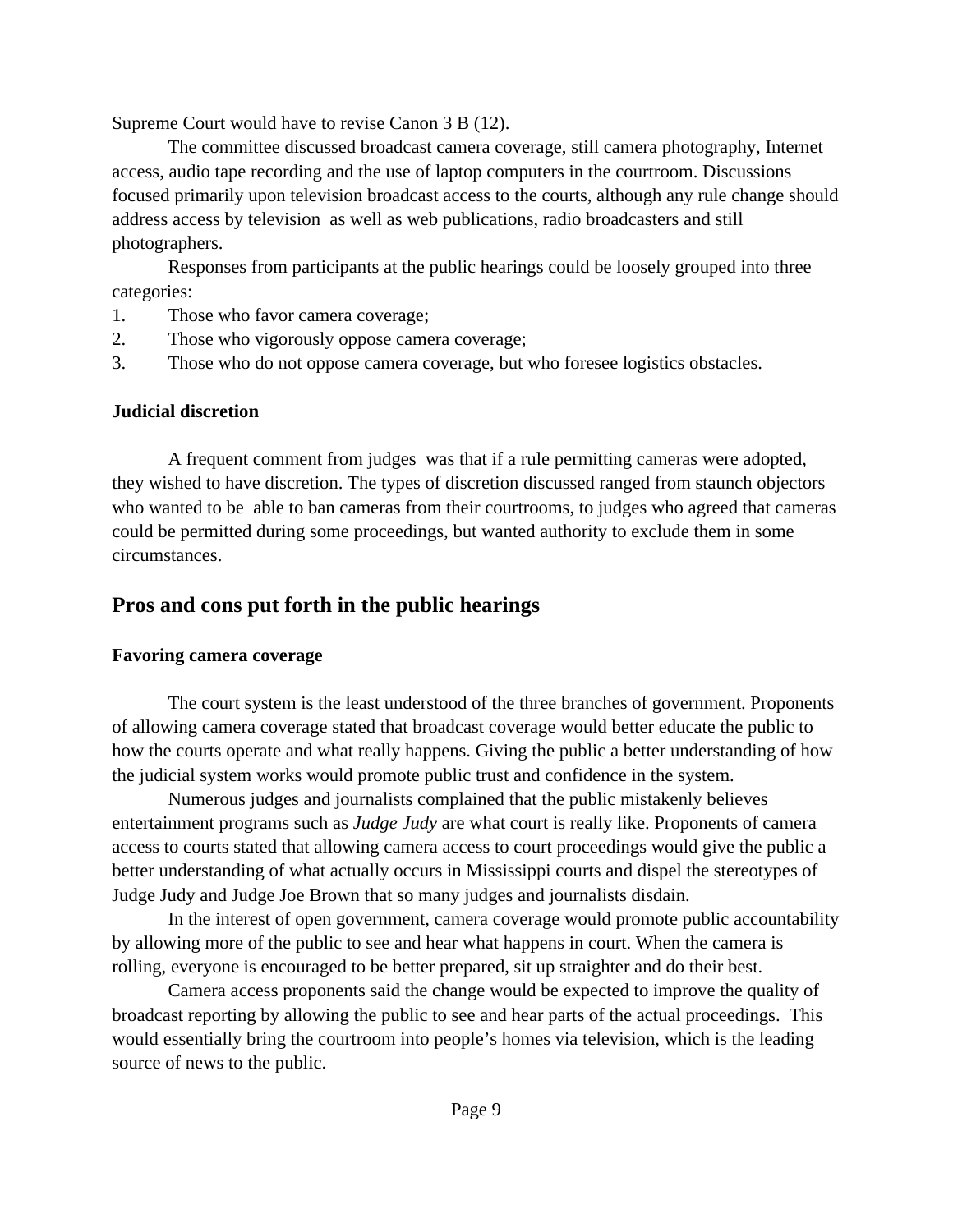<span id="page-9-0"></span>Decades ago, courtroom drama was a local attraction. Many people with no connection to the proceedings sat as spectators. The court watchers now are for the most part news reporters and interest groups who monitor court proceedings. People who attend just to see what will happen next are rare. The public does not have time to come to the courthouse to watch, so they rely upon newspapers, television and radio for coverage.

Broadcast journalists pointed out that the very nature of their medium is pictures and sound, and that it's difficult to tell the story of courtroom proceedings without video and audio.

Many other states already permit camera coverage. Those states have worked out the technical and logistics bugs and could provide models that Mississippi courts could utilize.

#### **Opposition and discussion**

Opposition to camera coverage came from judges, lawyers, prosecutors and representatives of crime victims.

Some judges said they didn't care what other states did; they are opposed to opening Mississippi courtrooms to cameras. The federal courts for the most part prohibit camera coverage, and the hallowed halls of the U.S. Supreme Court have never opened their doors to permit cameras to record arguments in the court of last resort. Some judges said what's good enough for the U.S. Supreme Court is good enough for them.

Judges said it is imperative to maintain the dignity of the court and assure fairness to the parties who resolve their disputes there. Some judges said they feared that cameras would hinder courts in efforts to safeguard fair trials for all litigants.

Some judges expressed fears that broadcast coverage would be disruptive to the proceedings or would in some way alter the proceedings. Some objectors said that when the camera is rolling, the courtroom could become more of a performance stage than it already is. Lawyers and witnesses might be tempted to play for the cameras.

Some objectors expressed the view that television and still cameras would be disruptive by their mere presence. Video cameras with tripods are very noticeable, and photojournalists tend to move about. If a camera crew came into the courtroom and set up equipment while a proceeding was underway, it would be a disruption and a distraction, according to some who object to camera coverage. Also, some were concerned that still cameras with their motor drive and shutter noise and flash would present a distraction. Some objectors said multiple video crews or still camera photographers could multiply the disruption and the distractions to a jury.

However, photojournalists stated that improvements in equipment have made it compact enough that video equipment can be operated unobtrusively in the courtroom. Using a pool camera was suggested as a means of allowing broadcast coverage while minimizing the potential for disruption or distraction in the courtroom. And some suggested that courts themselves install unobtrusive cameras similar to those used at the Supreme Court and Court of Appeals.

Some judges and lawyers pointed to the O.J. Simpson trial as an example of the kind of circus atmosphere that they feared playing out in a Mississippi courtroom. One television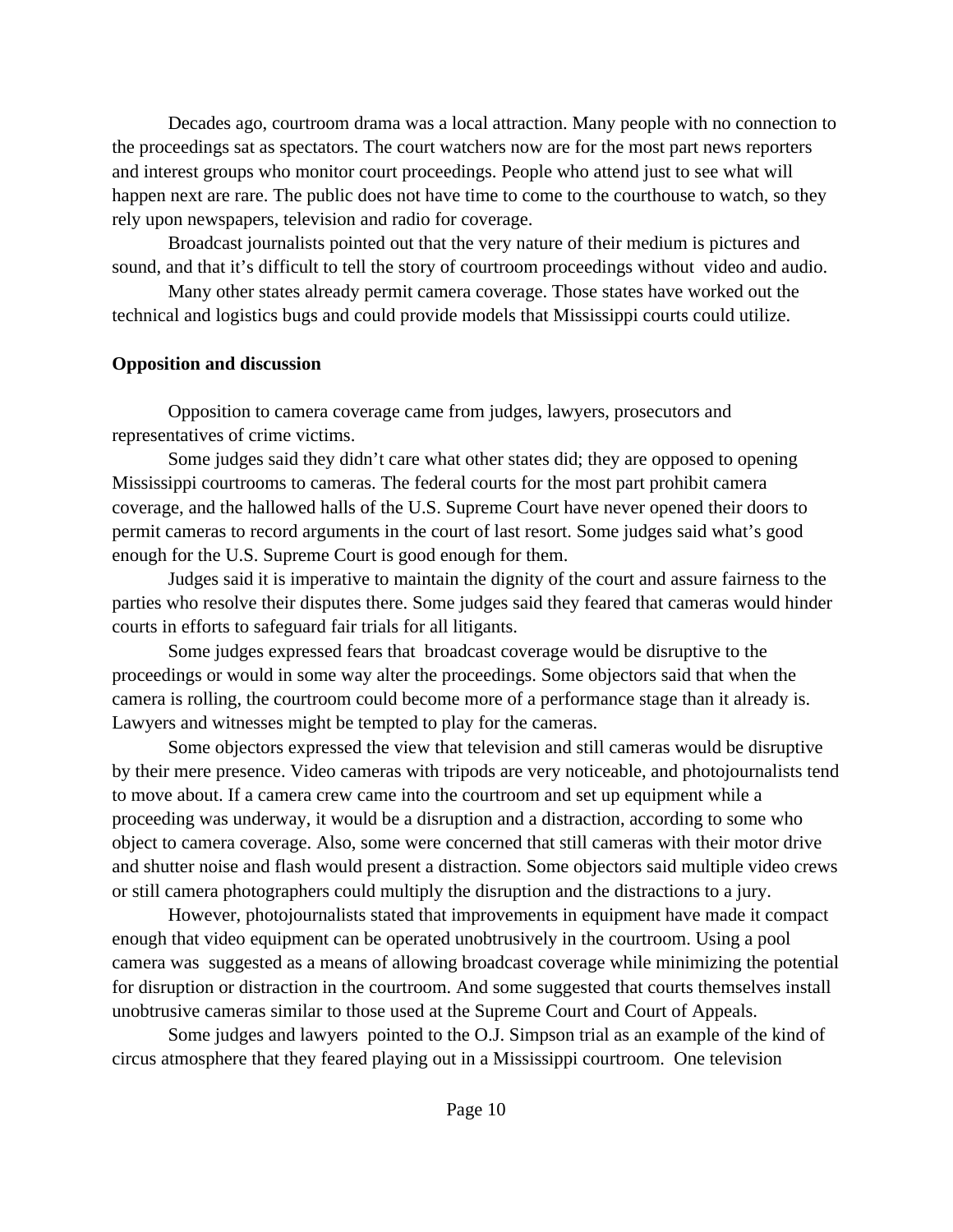journalist observed that the O.J. Simpson case "came along and just killed the cameras" argument. However, judges and media who favor cameras observed that the O.J. Simpson trial was an anomaly, and that a judge in control of the courtroom would not allow such an atmosphere to persist.

Some judges argued that the educational potential for televised court proceedings would be lost to the time constraints of the medium. One judge noted that thousands of cases are filed each year, and there aren't enough journalists available and there isn't interest in covering more than a fraction of them. Other judges agreed that there is neither public interest in nor air time available to carry the everyday court proceedings. The reality of most court proceedings is that they would not make for interesting television. While there are brief periods of excitement in court, the majority of the proceedings would bore the public. What the public would get would still be reporting on mostly the high-profile or sensational cases. Broadcasters, because of the time limitations of the medium, would air only short sound bites and would not be able to provide context.

If cameras were present for only a small portion of a trial rather than the entire proceeding, jurors might attach undue importance to a particular portion of the trial, according to some objectors. The very visible presence of photojournalists at a trial over-emphasizes that particular segment of evidence or testimony and sends a message to jurors that "this is really important," objectors said.

Many judges as well as some lawyers expressed the opinion that allowing cameras would be desirable to broadcast media by giving them the pictures that are essential to the visual medium, but that such a change wouldn't give the public anything that it doesn't already have. Judges frequently pointed out that broadcast journalists can come to court, sit, listen and take notes the same as their print media counterparts. Broadcast journalists have access to the parties outside the courtroom. Photo opportunities are available outside the courthouse. Photojournalists may videotape interviews outside the courtroom.

However, reporters noted that for courtroom testimony, there is no substitute for being there, and that lawyers and witnesses are frequently reluctant to grant interviews outside.

Judges who support cameras in the courtroom said they have a problem with the idea of unequal treatment to print and broadcast media. Print journalists' equipment is pen and paper. Print journalists bring their equipment into court, while broadcast journalists are limited.

Vigorous objections were raised to the possibility that children and sex crime victims would be the subject of broadcast coverage. At one of the hearings, an advocate for victims of sexual assault described the difficulty of getting victims to press charges and testify. The stigma of sexual assault persists. Victims fear their names becoming public. Victims are fearful of being perceived as being somehow at fault for what happened to them and fearful of being thought of as having done something wrong.

Child victims are particularly vulnerable, and the prospects of broadcast coverage exacerbate the emotional harm that has been visited upon them.

Various media representatives from around the state responded that many news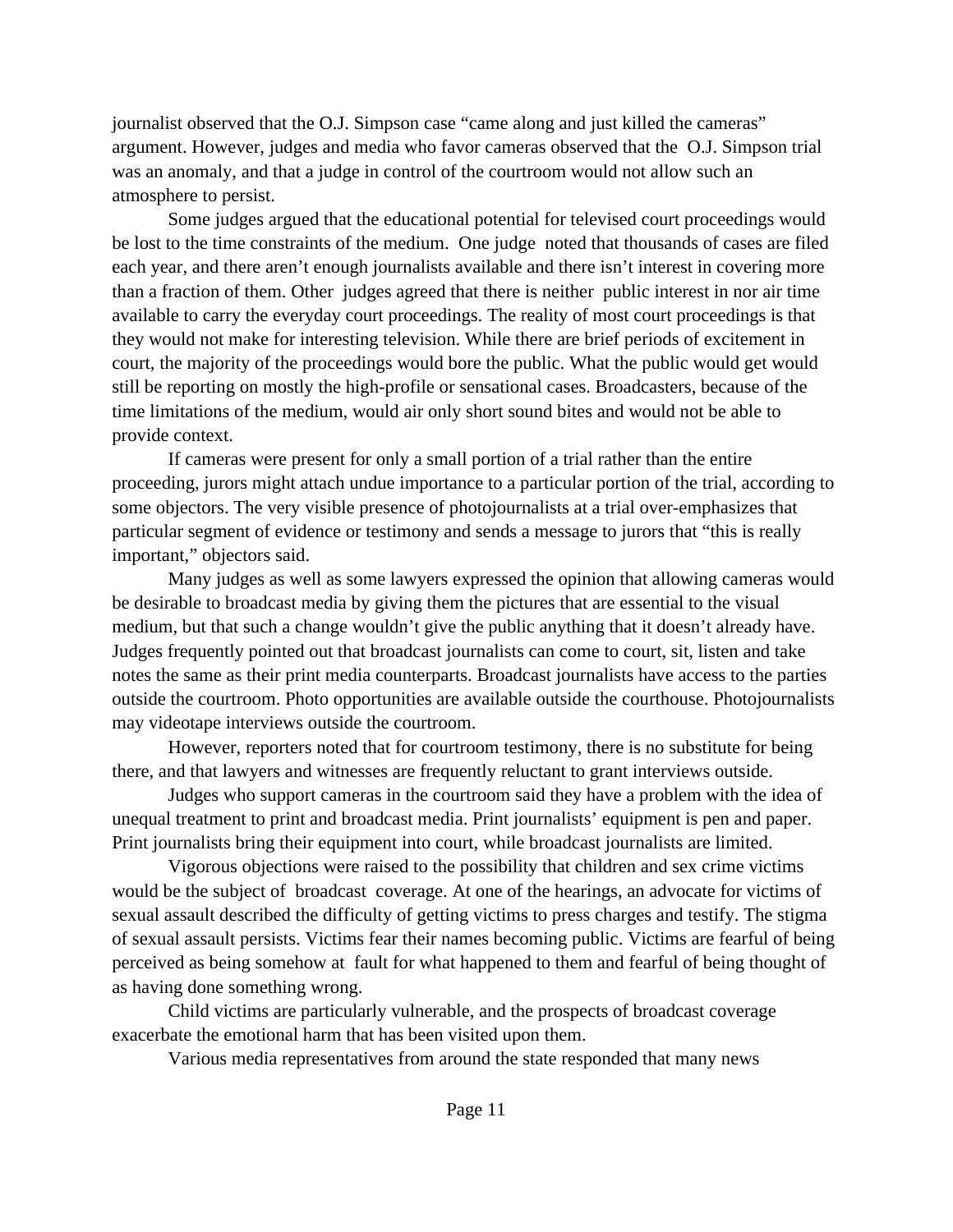<span id="page-11-0"></span>organizations as a matter of policy do not identify victims of sexual assault. Likewise, many media representatives expressed a desire to protect the identities of children.

Some objectors questioned whether parties to litigation or witnesses should have the opportunity to reject broadcast coverage of a proceeding or of their participation in a proceeding.

Numerous prosecutors, lawyers and judges stated that the presence of cameras poses potential problems for lay witnesses and undercover law enforcement officers. If undercover officers are photographed or videotaped, their cover is blown and they are potentially no longer effective.

Cameras in the courtroom could also make it more difficult to get witnesses to testify. Prosecutors noted that some witnesses are already very nervous about having to face the jury and the public, and prospects of having their testimony televised may make some more fearful of possible repercussions. Witnesses are fearful of retaliation from gangs or other associates of defendants, and television exposure would make them more nervous, prosecutors said.

One lawyer stated, "Litigants come to the courtroom and most of them are scared to death when they get here. I think we are going to have to consider first and foremost the litigants.... Witnesses walk in and see a courtroom full of people and they are almost speechless."

One judge said, "We feel like it (cameras) will intimidate the witnesses and it could possibly intimidate the jury."

The idea of photographing jurors also was the subject of much concern.

A prosecutor said jurors fear retaliation from the families and associates of criminal defendants, and television exposure could make that worse. Prosecutors also expressed apprehension that broadcast coverage would embarrass potential jurors and lead more to try to avoid jury service.

### **Off limits**

Most news representatives who spoke at the public hearings acknowledged that some things should be limited, or off limits.

Most news media representatives agreed that jurors should not be videotaped or photographed.

Media representatives also noted, as stated above, that most news organizations by their own policies avoid identifying child victims and victims of sex crimes.

### **First Amendment free press v. Sixth Amendment fair trial**

 The media's First Amendment free press rights are sometimes at odds with Sixth Amendment fair trial rights, particularly when it comes to matters such as suppression hearings. Without cameras being part of the equation, judges and journalists have long disagreed over balancing the public's right to know with the defendant's right to a fair trial.

Some judges said they feared that broadcast reports of evidence adduced at suppression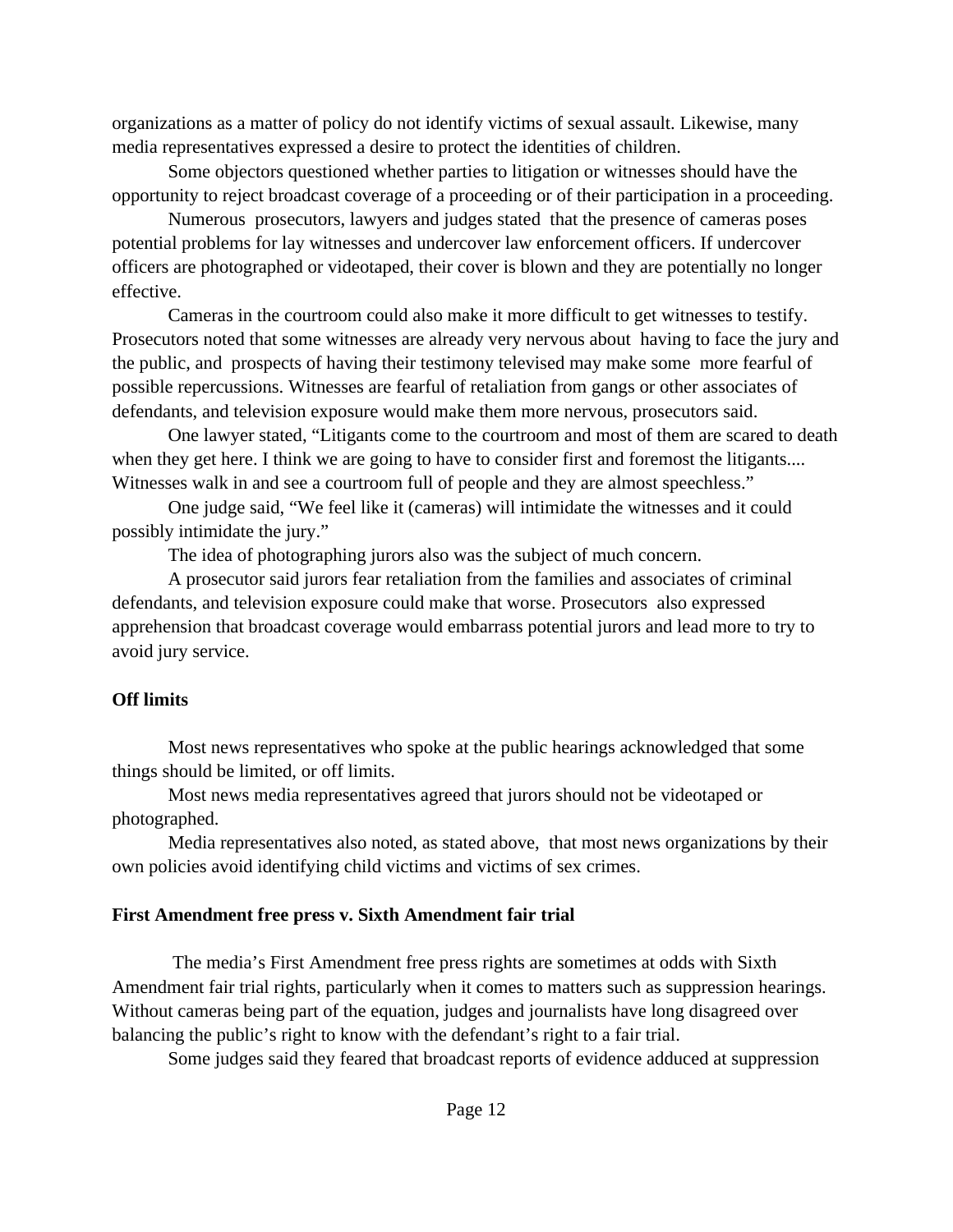<span id="page-12-0"></span>hearings, even if the evidence was excluded for trial purposes, would become known to jurors. Some judges complained of print media reporting of suppressed evidence, and said they feared broadcast coverage would increase the chances of jurors being exposed to information that is inadmissible at trial.

Some judges said they consider pretrial publicity a problem already, and that broadcast coverage will mean more changes of venue will be granted in criminal cases to get beyond the television viewing area. Changes of venue increase the cost of trials in terms of travel, meals and lodging for court staff, jurors and the parties, and most of that expense is borne by taxpayers in the county in which the case originated.

Media representatives and some judges countered that the test in not whether a prospective juror has heard about a case, but rather whether that would-be juror has been influenced by what he or she has read or seen or heard. Advocates of broadcast coverage said that voir dire will identify those who have formed an opinion and are unable to set that opinion aside.

Some judges worried that the introduction of cameras to the courtroom and the arguments over what can and can't be covered would create legal arguments that could delay or halt a trial. Judges expressed fears that they might have to divert attention from the taking of testimony, with jurors waiting, and hear arguments over what can and can't be photographed or taped. Previous rulings closing courtrooms have generated litigation, and media excluded from access with cameras would be expected to litigate those issues.

Broadcast and print journalists, however, said that they pick their battles carefully. The costs of litigation limit the number of times that journalists pursue an appeal to gain access to some facet of a proceeding. Journalists said that some news budgets anticipate expenditures for legal fees. However, representatives of large news operations said they must limit the number of cases they litigate. Smaller news operations have less, if any, budget for legal fights.

#### **What should be private in a public court?**

Much concern was raised about coverage of Chancery Court proceedings in general, and domestic matters in particular. While chancellors acknowledged that there would be news value in and much public interest in matters such as annexations and constitutionality challenges, which are heard in Chancery Court, some chancellors were of the opinion that their courts should not be subject to the same rules, if a policy to allow camera coverage was adopted. Some chancellors expressed the opinion that the intimate details of divorce and child custody proceedings should in some fashion be shielded. Spousal abuse is sometimes an element of divorce proceedings. Allegations of personal indiscretions are aired in divorce courts. Some chancellors said the parties in those proceedings should be afforded some measure of privacy. The discussions acknowledged that any member of the public could walk into the courtroom and watch and listen, but that making those proceedings available to camera coverage that could be broadcast would be harmful to the parties.

Broadcast and print journalists said that they have little interest in covering such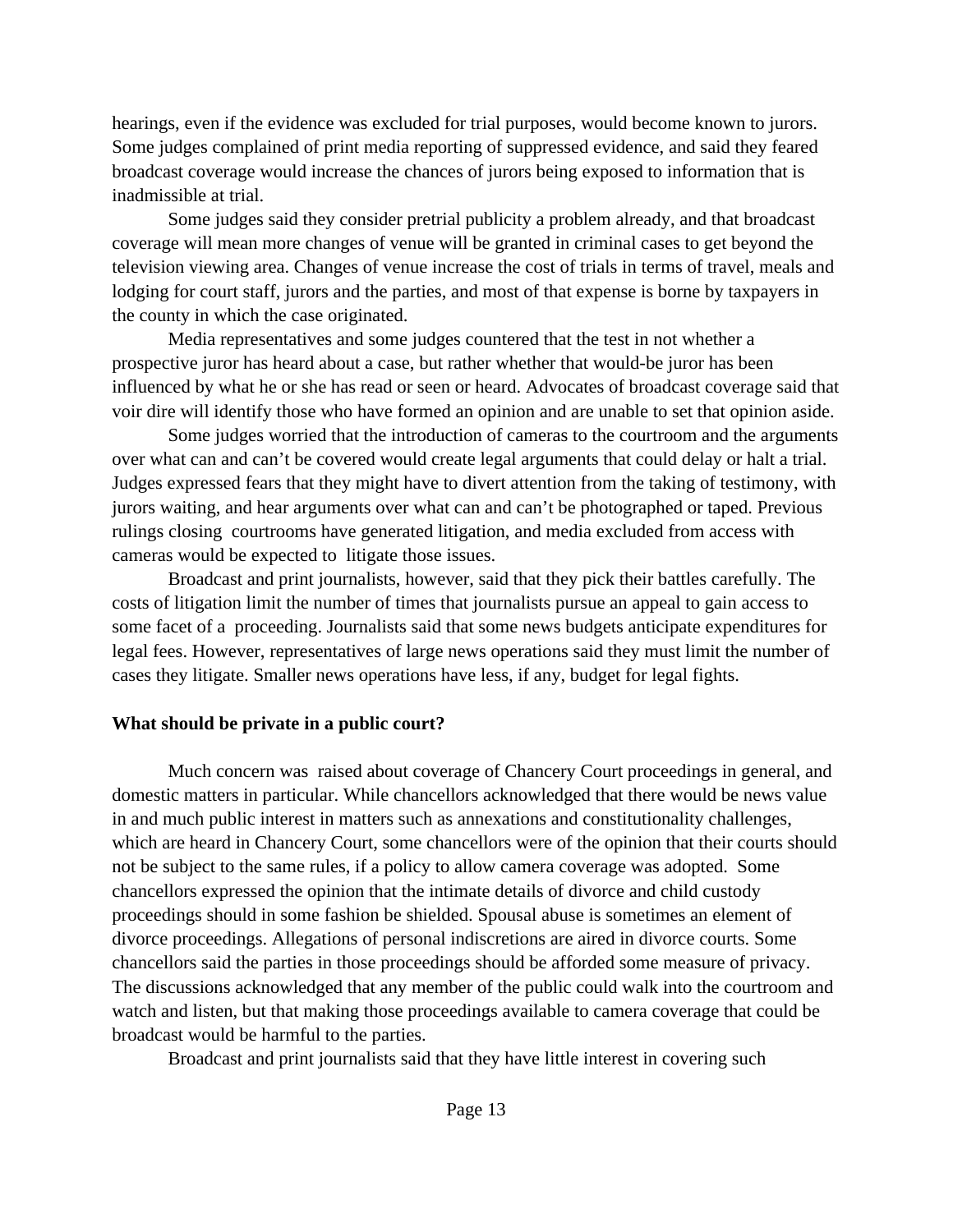<span id="page-13-0"></span>proceedings, with the exception of an occasional high profile case. Journalists acknowledged a need to protect youth. Journalists expressed the view that, with or without camera access, few divorce or custody cases would warrant media coverage. Several chancellors said they seldom see a news reporter in their courts anyway.

Some judges stated that they saw no need to carve out exceptions beyond those which already exist to give judges discretion to close proceedings to any member of the public.

#### **How would the courts accommodate cameras if the rules permit them?**

Logistics present some obstacles and impediments to camera coverage. Some courtrooms are designed in such a way as to make it difficult if not impossible to accommodate a broadcast crew and equipment. Some courtrooms, particularly those utilized by some justice courts and municipal courts, are so small that it would be difficult to find a place for photojournalists to sit or stand. Some courtrooms are laid out in such a fashion that some rearranging would have to be done to create a place for photojournalists.

 Justice and municipal courts are expected to attract much media interest, because those courts are where criminal defendants make their initial appearances. Those courts also hear the first testimony and arguments during preliminary hearings and bond hearings. Those hearings often present to print and broadcast journalists their first opportunity to obtain a photograph of a defendant.

One possible solution would be to use a pool photographer to avoid the problem of where to put a number of photojournalists and their equipment. Another consideration is to have the court install cameras similar to those now used at the Supreme Court and Court of Appeals.

Judges worried that, in cases in which courtrooms might have to be modified or equipment installed to accommodate the media, how much will it cost, and who should pay. Judges are concerned that tight court budgets should not have to bear the additional burden of making modifications to accommodate broadcast media.

### **Conclusion**

The study committee thanks the Supreme Court for the opportunity to address issues of public access to the courts. It is the hope of the study committee that the discussions entertained by the committee and the recommendations offered here will assist the Supreme Court in its consideration of these important issues.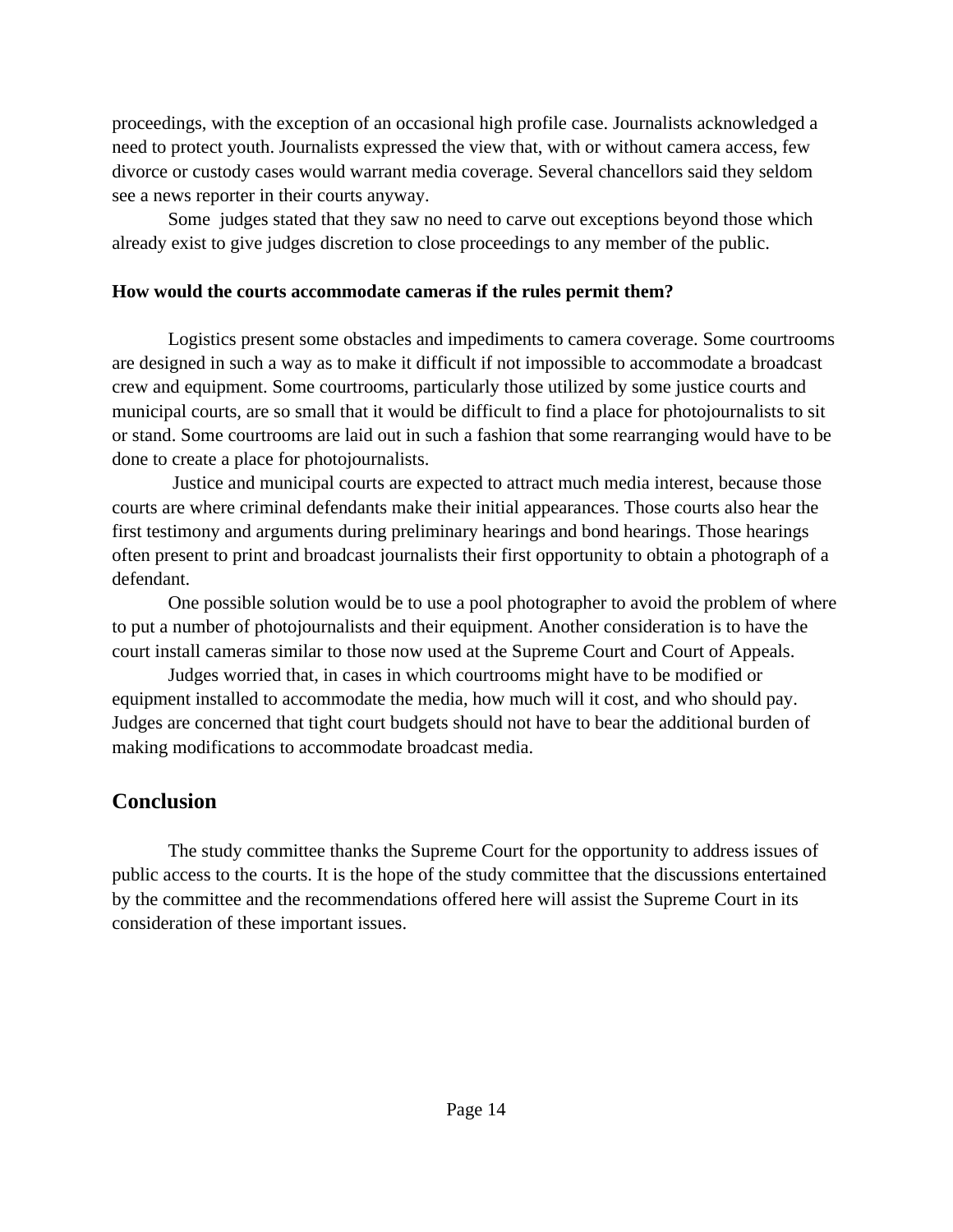## **Appendix A**

### <span id="page-14-0"></span>**Proposed Guidelines**

The reporting, recording, televising, photographing, broadcasting, cablecasting, narrowcasting and webcasting of Court proceedings in all Mississippi state courts are hereby authorized in accordance with the guidelines promulgated herewith which contain safeguards to ensure that this type of media coverage shall not detract from the dignity of the court proceedings or otherwise interfere with the achievement of a fair and impartial trial.

#### **Definitions**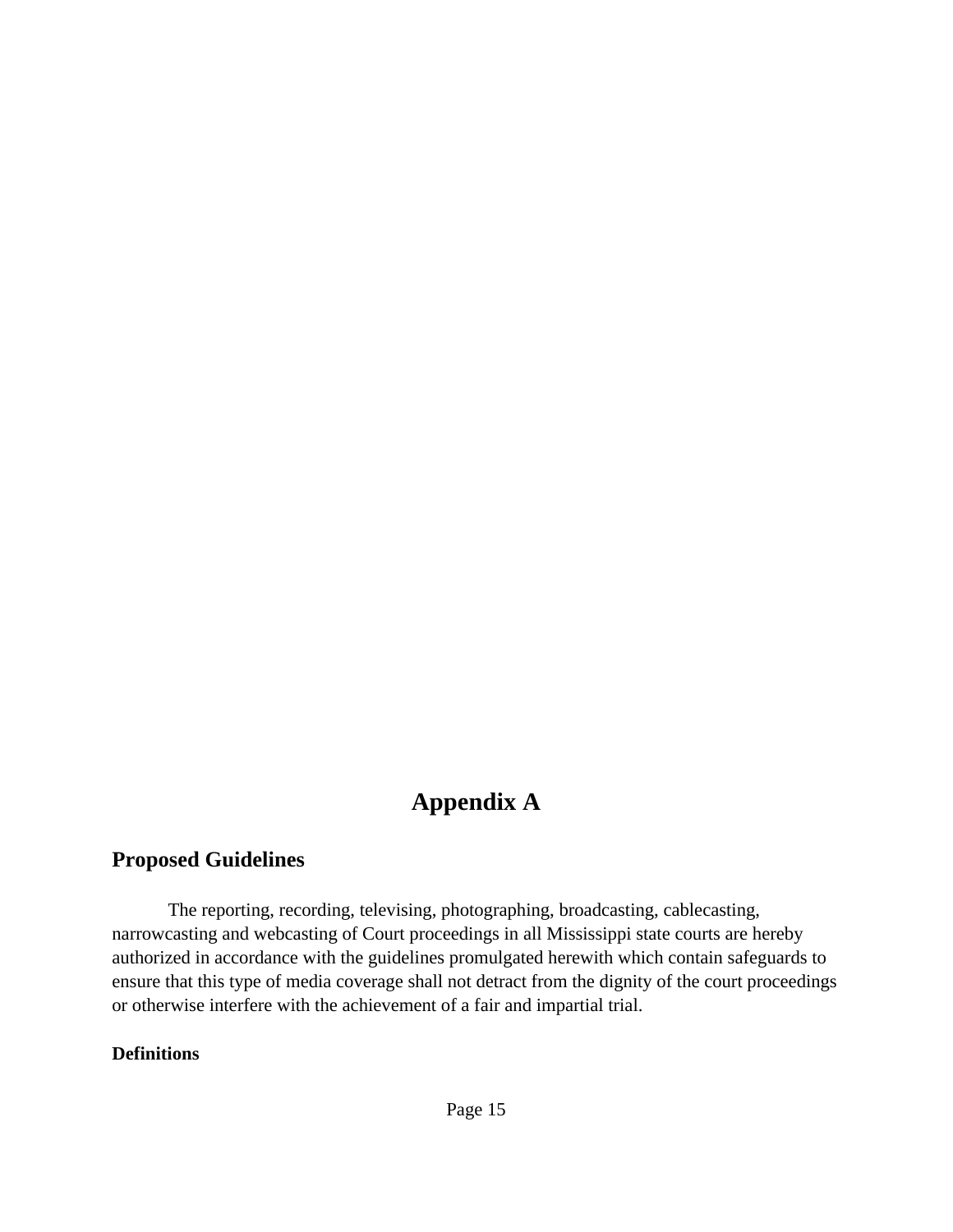<span id="page-15-0"></span>For the purposes of this rule, "media" shall mean any persons or organizations engaging in news gathering or reporting and includes any newspaper, radio or television station or network, news service, magazine, trade paper, professional journal, or other news reporting or news gathering agencies.

"Media coverage" shall mean any reporting, recording, broadcasting, narrowcasting, cablecasting or webcasting of court proceedings by the media using TV, radio, photographic, recording, or other electronic devices.

"Proceeding" shall mean any pre- or post-court hearing, including but not limited to pretrial motions, and the trial of the case.

### **Guidelines**

### **A. DISCRETION OF JUDGES**

All media coverage of proceedings shall not be limited by the objection of counsel or parties, except that the courts individually reserve the right to limit or deny media coverage.

- 1. All media coverage in the courts is subject at all times to the authority of the judge to (a) control the conduct of the proceedings before the court;
	- (b) ensure decorum and prevent distractions; and
	- (c) ensure fair administration of justice in the pending case.
- 2. The judge has sole and primary discretion to exclude and/or specify the type of media coverage of certain witnesses, including but not limited to the victims of sex crimes and their families, police informants, undercover officers, relocated witnesses, and juveniles.
- 3. The judge has discretionary power to forbid media coverage whenever that media coverage may have a deleterious effect on the paramount right of the defendant to a fair trial.
- 4. The judge has the discretion to limit or to terminate media coverage at any time during the proceedings if the Court deems such is necessary and that it is in the interest of justice to protect the rights of the parties, witnesses, or the dignity of the court, or to assure the orderly conduct of the proceedings.

### **B. RESTRICTIONS**

1. Neither the jury nor any potential member of the jury may be photographed, videotaped,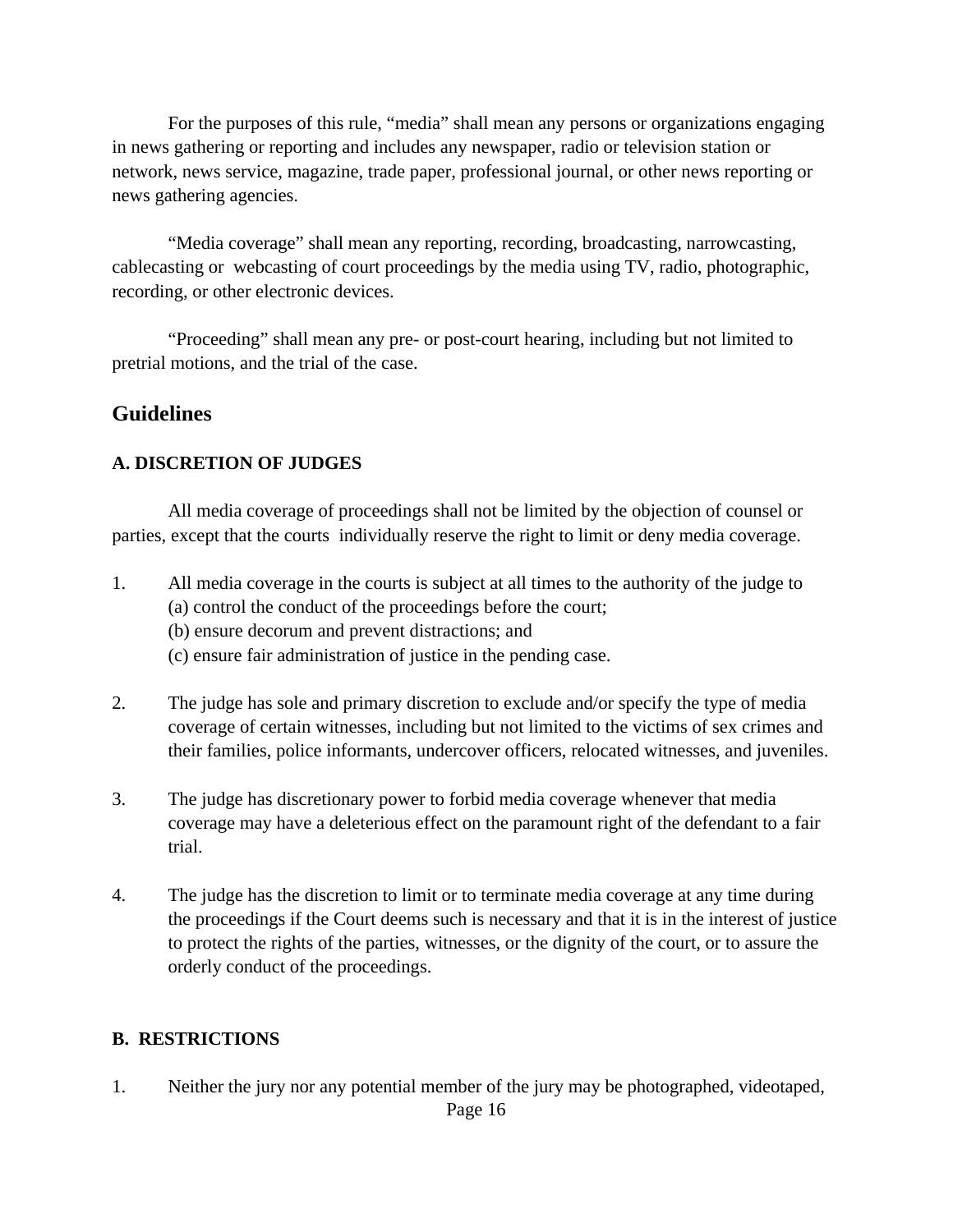recorded, broadcast, cablecast, narrowcast, webcast, or filmed in or near the courtroom, nor shall the jury selection process be photographed, recorded, videotaped, broadcast, cablecast, narrowcast, webcast, or filmed.

- 2. Audio pickup, broadcast or recording of a tender of evidence offered by a party for the purpose of determining admissibility made before the judge out of the hearing of the jury is not permitted.
- 3. Audio pickup, photography, recording, broadcasting, cablecasting, narrowcasting, webcasting, or filming of a conference in the courtroom between members of the court, and counsel, co-counsel, or counsel and client is not permitted.
- 4. Audio pickup, photography, recording, broadcasting, cablecasting, narrowcasting, webcasting, or filming of proceedings held in chambers, and proceedings generally closed to the public is not permitted.
- 5. Audio pickup, photography, recording, broadcasting, cablecasting, narrowcasting, webcasting, or filming of conferences between an attorney and client, witness or aid, between attorneys or between counsel and the court at the bench is not permitted.

### **C. NOTICE**

All media who use either still cameras, TV cameras, or other electronic recording devices shall notify, in writing, both the clerk and the court administrator of the particular court of the media's desire to cover a proceeding. Said notice shall be provided at least forty-eight (48) hours in advance of the day of coverage. Judges shall have the discretion to shorten the time for advance notice.

### **D. DECORUM**

The decorum and dignity of the court, the courtroom, and the proceedings must be maintained at all times. Court customs shall be followed including appropriate attire. Movement in the courtroom during the proceedings shall be limited and may be completely excluded except during breaks or recesses. Disruption of the proceedings will not be permitted.

### **E. STANDARDS**

All media should maintain high journalistic standards regarding fairness, objectivity, and accuracy in news coverage.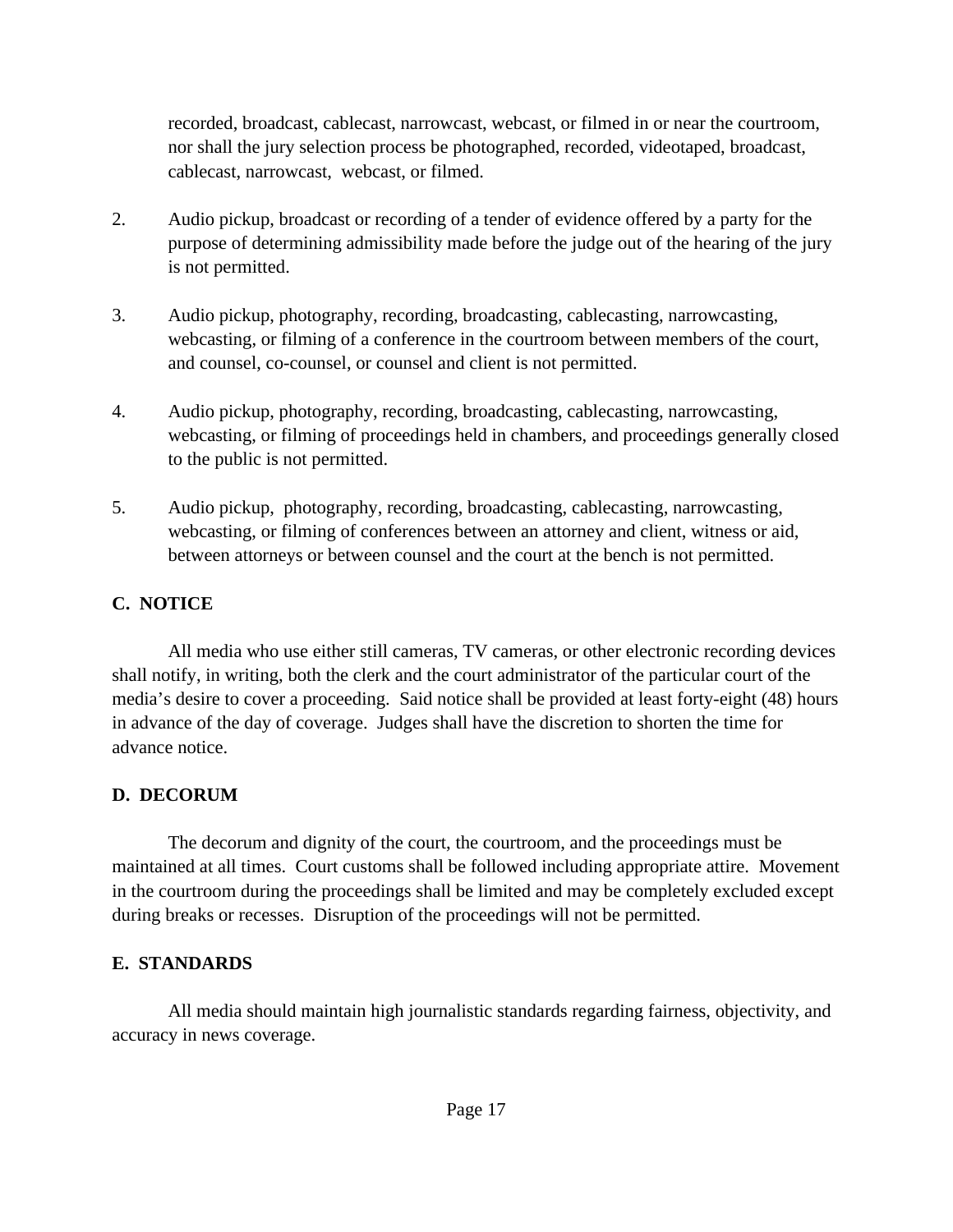### **F. FAMILY AND JUVENILE MATTERS**

Because of the following sensitive matters addressed in county, chancery and youth courts, these matters will be exempted from media coverage: divorce matters, custody, modification, contempt, child support, guardianship, conservatorship, adoption, commitment, termination of parental rights, paternity, and actions for protection from domestic abuse. Divorce actions not involving children can be excluded from this exemption upon motion filed by the media and a showing that the public's interest outweighs the parties' interest.

### **G. EQUIPMENT AND PERSONNEL**

Unless otherwise agreed upon by the court, electronic news gathering equipment and personnel within the courtroom or hearing room shall be limited as follows:

- 1. All equipment shall be operated from areas specifically designated by the court. Reasonable efforts shall be made to accommodate audio and video access by the media. These rules are not to be interpreted to require that additional costs or expenses be incurred by the State, counties or municipalities in order to accommodate media coverage.
- 2. Not more than one portable TV camera operated by not more than one camera operator shall be permitted unless authorized by the court. Only natural lighting shall be used. TV cameras shall be quiet and shall be placed and operated as unobtrusively as possible within the courtroom at a location approved by the court. All running wires shall be securely taped to the floor.
- 3. Not more than one still camera operated by not more than one photographer shall be permitted unless authorized by the court. Only natural lighting shall be used. Still cameras shall be quiet and appropriately soundproofed. Still cameras shall be placed and operated as unobtrusively as possible within the courtroom at a location approved by the court.
- 4. Not more than one audio recording device operated by not more than one radio reporter shall be permitted unless operated by the court. If an audio "feed" is available from a courtroom public address system, the reporter may elect to use it. The radio reporter will be limited to using two microphones in the hearing room/courtroom. All running wires shall be securely taped to the floor.
- 5. Tape recorders may be used by all media so long as they do not constitute a distraction during proceedings.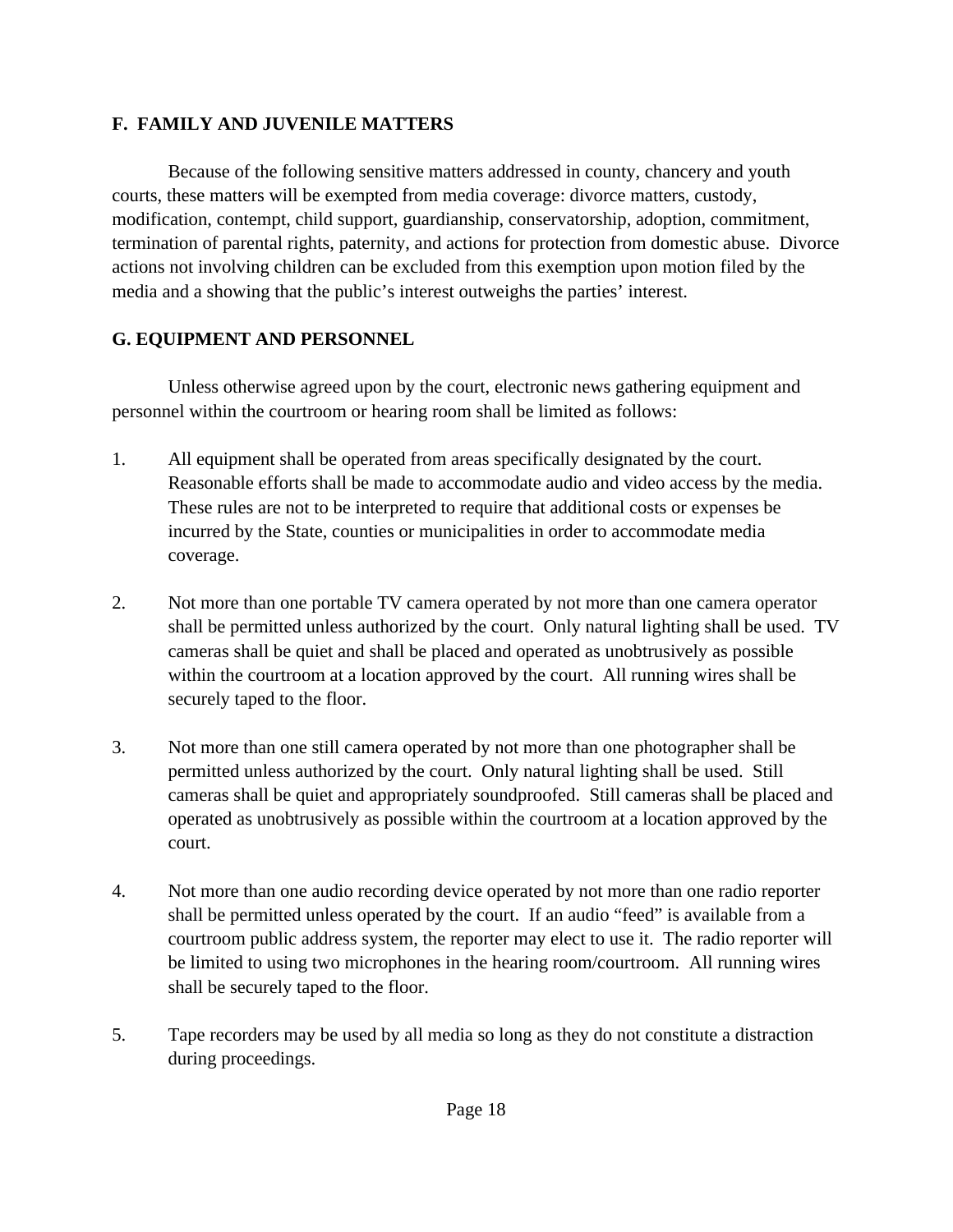6. Any pooling arrangements for additional media shall be the sole responsibility of the media and must be concluded prior to coverage without calling upon the courts to mediate any dispute regarding appropriate equipment and personnel.

#### **H. OBJECTIONS**

Any party may request or object to media coverage by written motion, which may be supported by affidavits. Said motion shall be filed no later than fifteen (15) days prior to the commencement of the proceeding, unless good cause exists to shorten the time for filing of the motion. No evidentiary hearing shall be required.

#### **I. IMPERMISSIBLE USE OF MATERIAL**

None of the notes, film, videotape, still photographs, electronic images, or audio reproduction developed during or by virtue of coverage of a judicial proceeding shall be admissible as evidence in the proceeding out of which it arose, any proceeding subsequent or collateral thereto, or upon any retrial or appeal of such proceeding. For the purposes of the judicial proceeding, such material gathered by media coverage shall not be part of the official court record. The official court record of any proceeding is the transcript of the original notes of the court reporter made in open court.

### **J. ENFORCEMENT AND SANCTIONS**

In any proceeding where there is media coverage, these rules shall have the force and effect of a judicial order and may be enforced by the court as allowed by law.

A violation of these rules may be sanctioned by measures deemed appropriate by the court.

### **Appendix B**

### **Comments of committee member Dick Rizzo**

Director of news and Public Affairs, ETV and Public Radio in Mississippi

I would like to first express my sincere appreciation to Justice James E. Graves for appointing me to the Media and the Courts Study Committee. It was an honor to work with him and with a distinguished group that approached our task with reason and resolve. Additionally, I want to thank Beverly Pettigrew Kraft for her assistance throughout the process of arriving at our summary report. Her thoroughness, professionalism, and attention to detail resulted in our somewhat daunting directive being less taxing and more collegial.

Overall, the Committee's proposed guidelines are a solid base on which to improve the